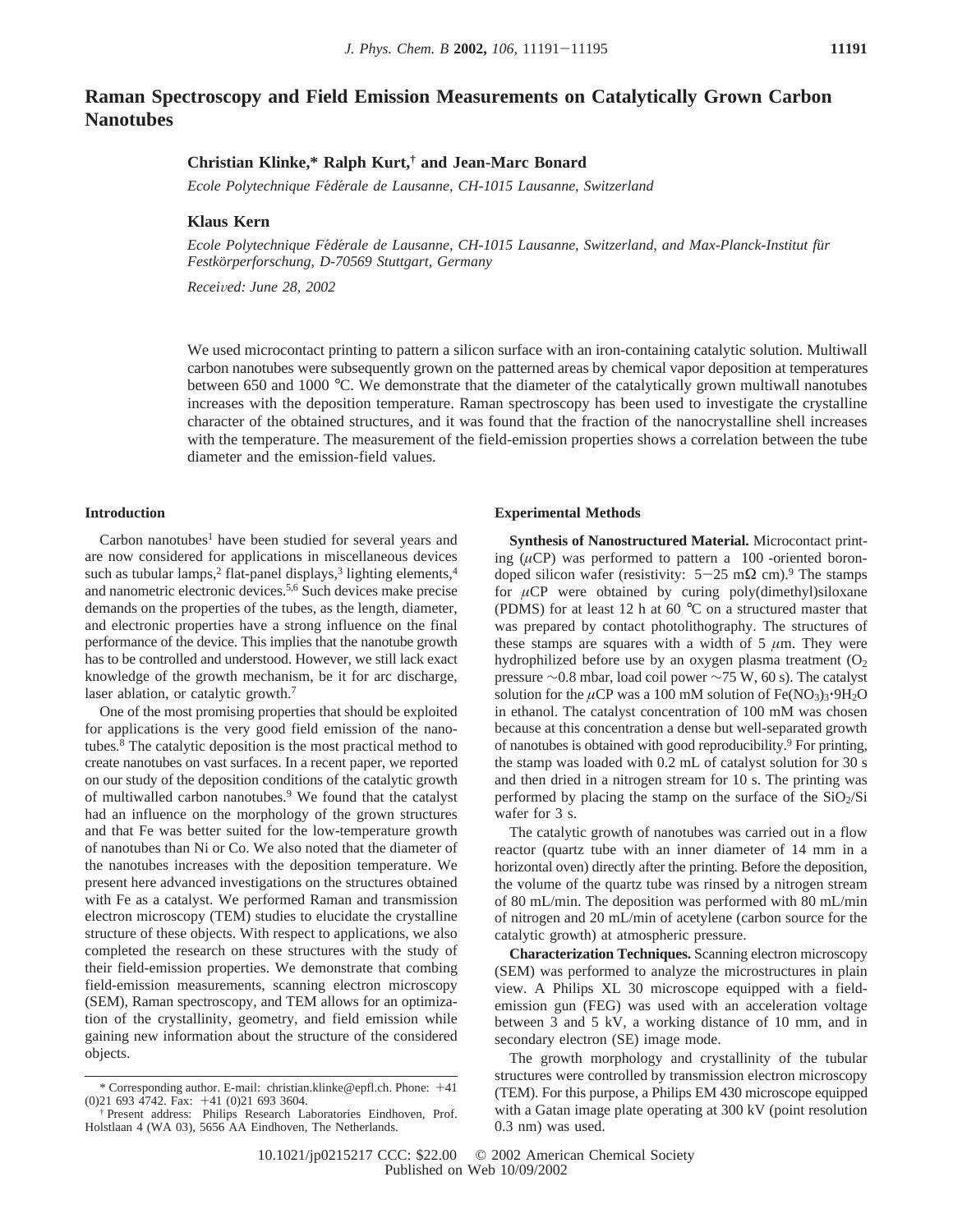

**Figure 1.** SEM micrographs of carbon structures obtained at deposition temperatures from 650 up to 1000 °C (deposition time: 30 min).



Figure 2. (a) TEM micrograph of a section of a carbon nanotube grown at 650 °C. The graphite layers of the hollow multiwall nanotube are well visible. (b) TEM micrograph of a carbon structure grown at 790 °C with a crystalline core and a polycrystalline outer shell. The core and the shell are delimited by arrows. The region of interest is enlarged in the inset. (c) TEM micrograph of a carbon structure grown at 930  $\degree$ C with an arrow indicating the nanotube core.

Information about the vibrational properties of the nanostructures was obtained by micro-Raman spectroscopy. The Raman spectra were recorded in a backscattering configuration using the 514.5-nm line of an Ar<sup>+</sup> ion laser and a DILOR XY 800 spectrometer. An incident maximum laser power of 20 mW was applied in order to avoid peak shifts due to thermal heating or structure transformations during data acquisition. A spot size of approximately 2  $\mu$ m was achieved with a 250 $\times$  Olympus microscope objective. The spectra were calibrated using a natural diamond single crystal.

The field-emission measurements were performed using the examined samples as cathodes. The emitted electrons were collected on a highly polished stainless-steel spherical counterelectrode of 1-cm diameter, which corresponds to an emission area of ∼0.007 cm2. The distance between the electrodes was adjusted to 125 *µ*m. A Keithley 237 source-measuring unit was used to supply the voltage (up to 1000 V) and to measure the current with pA sensitivity, allowing for the characterization of current-voltage (*I*-*V*) behavior.

### **Results**

**Morphology.** The influence of the deposition temperature on the morphology of the carbon structures is demonstrated for

a deposition time of 30 min in Figure 1. The carbon nanotubes and carbon structures grow with a random orientation from ironinked squares of a silicon surface. One can nicely see the increase of the diameter from thin nanotubes at 650 °C to thick "carbon worms" at 1000 °C. The diameter varies between 25 nm for the structures at 650  $\degree$ C and about 1  $\mu$ m for the structures at 1000 °C. TEM reveals that multiwall nanotubes grown at 650 °C are hollow and well-graphitized (Figure 2a). The wellseparated nanotubes have an inner diameter of about 15 nm and an outer diameter of about 30 nm. Most of them have open ends, and some nanotubes contain encapsulated catalyst particles. In about 10 percent of the nanotubes, we found these particles at the top of the tube. In this case, the particles are of prolate shape and are aligned in the growth direction.9

The carbon structures grown at higher temperatures consist of a "nanotube core" and an additional layer of amorphous or polycrystalline carbon. Figure 2b shows a TEM image of the structures obtained at 930 °C where a core structure is surrounded by flakelike carbon (indicated by arrows in Figure 2b). The structures at 1000  $^{\circ}$ C are too thick to be imaged by TEM due to the electron transparency.

We also found that the growth of the nanotubes is a very fast process: under our conditions, the growth takes place during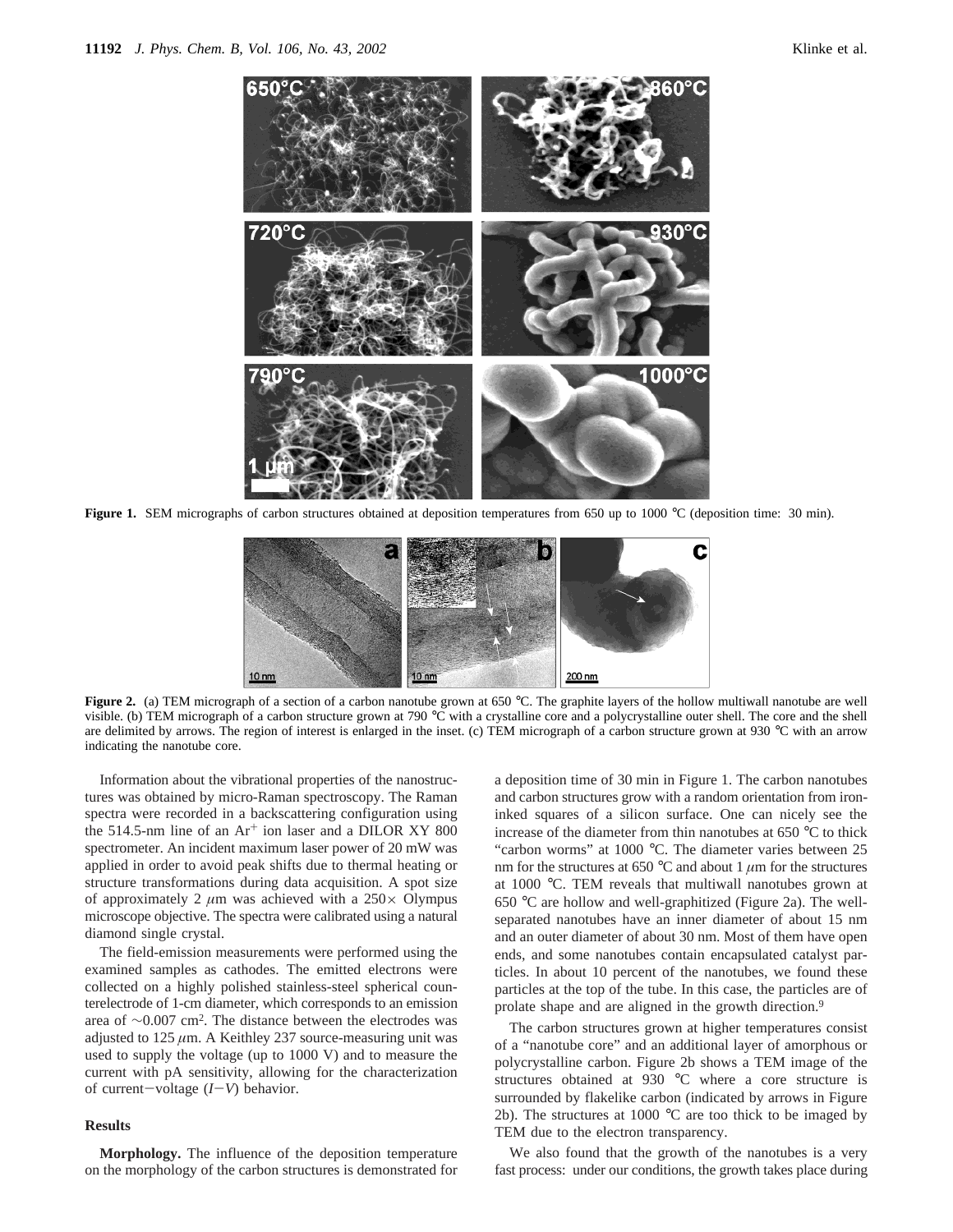

**Figure 3.** Time dependence of the growth of the carbon nanotubes by chemical vapor deposition (deposition temperature: 720 °C).

the first 5 min. Figure 3 shows the evolution of the nanotube growth with time at 720 °C. After the annealing without the CVD process, only the printed catalyst patterns are visible. After 2 min of deposition, some dots of carbonized catalyst appear in the center of the printed squares. Only 1 min later, we detect nanotubes of up to  $10 \mu m$  length, which implies that the growth rate is of at least 160 nm/s. In the following time, the density of the nanotubes increases, but we cannot detect a significant increase in length. The maximum length remains at about 10  $\mu$ m.

**Raman Spectroscopy.** We performed micro-Raman spectroscopy in order to investigate the vibrational properties of the synthesized carbon structures, which also allows us to draw further conclusions about their crystallography or morphology. Figure 4 compares the Raman spectra measured from carbon nanotubes grown at temperatures between 650 and 1000 °C. All spectra show at least the two significant peaks at  $1580 \text{ cm}^{-1}$ and at  $1347 \text{ cm}^{-1}$ , which become broader at higher temperatures and overlap.

Crystalline graphite leads to a sharp vibration mode at 1580  $\text{cm}^{-1}$ ,<sup>10</sup> which is due to the presence of C sp<sup>2</sup> domains and is named the first-order G band. The peak at approximately 1350 cm-<sup>1</sup> is considered to represent a more disordered structure and is labeled as the  $D$  (disordered) band.<sup>11</sup> Note that in a perfect graphite crystal the first-order vibrational mode of the D band is forbidden because of the selection rules. Decreasing particle size or bending of the lattice fringes may activate this band. As seen in Figure 4, the second-order D peak (2.D) appears at approximately  $2700 \text{ cm}^{-1}$  for nanotubes grown at lower temperatures. However, with increasing deposition temperature, this peak disappears. The spectra are normalized to the highest peak in each spectrum (the G peak). The signal strength gets weaker for the structures deposited at higher temperatures; therefore, the noise level becomes more and more visible in the spectra.

It is known (e.g., in refs12 and 13) that smaller particles as well as structural imperfections will broaden the first-order peaks from graphite. Therefore, one can estimate the order of



**Figure 4.** Micro-Raman spectroscopy of carbon nanotubes obtained at temperatures between  $650$  and  $1000^{\circ}$ °C. The peaks for the disordered (D) and the graphite (G) carbon, the second-order D peak (2.D), and impurity peaks (IP) are visible. On the left side of the spectra, the scaling factors are mentioned (relative to the spectrum at  $650^{\circ}$ C). The spectra are normalized to the highest peak (G peak) in each spectrum.

crystallinity in the material from the corresponding half-width (fwhm). An amorphous structure typically leads to a half-width (fwhm) of approximately 200  $\text{cm}^{-1}$ ,<sup>13</sup> as observed in the case of deposition at 1000 °C. In the case of nanotubes deposited at 650 °C, sharp peaks (fwhm ∼90 cm-1) reveal their much higher degree of crystalline perfection.

The catalytically grown carbon nanotubes can be characterized as a nanocrystalline but disordered graphitelike system where the disorder increases with the preparation temperature. This confirms qualitatively the results obtained by TEM. Unfortunately, Raman measurements could not clearly confirm that the high-temperature carbon structures consist of an amorphous and of a crystalline part, as suggested by TEM.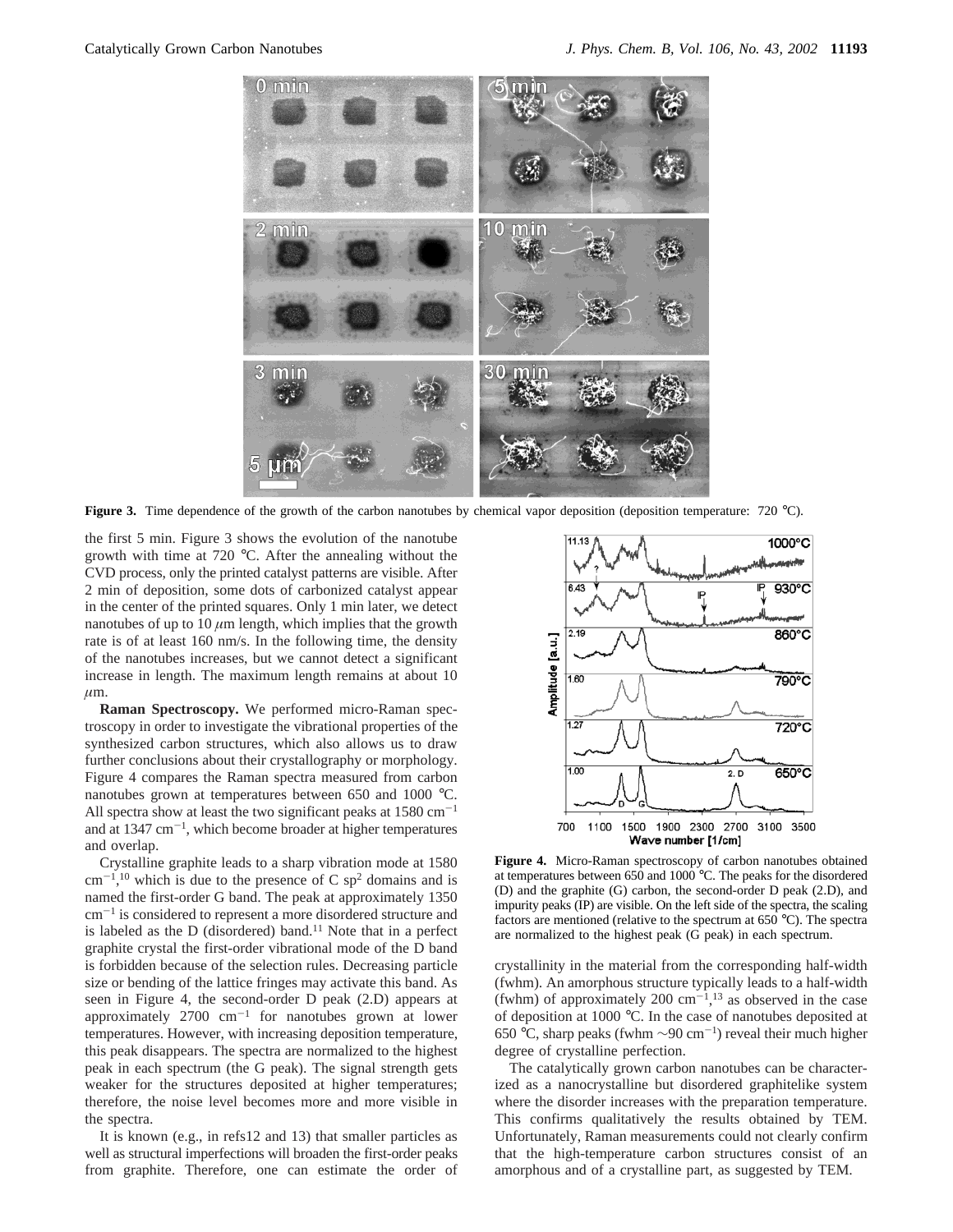

**Figure 5.** Field emission of the carbon nanotubes. The nanotubes obtained at 650 °C provide the lowest emission-field values.

|  |  |  | <b>TABLE 1: Table of the Field-Emission Values</b> <sup>a</sup> |  |
|--|--|--|-----------------------------------------------------------------|--|
|--|--|--|-----------------------------------------------------------------|--|

| temperature<br>(°C) | turn-on field<br>$E_{\text{to}}$ (V/ $\mu$ m) | threshold field<br>$E_{\text{thr}}$ (V/ $\mu$ m) | field<br>amplification $\beta$ |
|---------------------|-----------------------------------------------|--------------------------------------------------|--------------------------------|
| 650                 | 4.2                                           | 6.4                                              | 696                            |
| 720                 | 4.5                                           | 6.8                                              | 688                            |
| 790                 | 6.3                                           |                                                  | 958                            |
| 860                 | 6.5                                           |                                                  | 751                            |
| 930                 | 7.9                                           |                                                  | 410                            |
| 1000                |                                               |                                                  |                                |

*a* The turn-on field  $E_{\text{to}}$  (field at a current density of  $10^{-5}$  A/cm<sup>2</sup>, first illumination of a screen pixel), the threshold field  $E_{\text{thr}}$  (field at a current density of  $10^{-2}$  A/cm<sup>2</sup>, saturation of a pixel), and the field amplification  $\beta$  (obtained by calculations based on the Fowler-Nordheim theory) as function of the deposition temperature.

Interestingly, the relative height of the peak at about 1047  $cm^{-1}$  increases with temperature. This peak could not yet be identified, but its broad shape indicates that it could probably originate from solid-state phonons. We detected this peak in earlier experiments on nitrogenated carbon nanotubes.<sup>14</sup> Some other peaks as indicated by arrows in Figure 4 might be due to impurities. Stretch vibrations of  $N_2$  in the ambient air might cause the sharp peak at about  $2325 \text{ cm}^{-1}$ .<sup>15</sup>

**Field Emission.** In Figure 5, we present the results of the field-emission measurements of the obtained carbon films. We noted a decrease of the absolute current density at a given applied field with increasing deposition temperature. The turnon field  $E_{\text{to}}$  (field to obtain a current density of  $10^{-5}$  A/cm<sup>2</sup>, first illumination of a screen pixel) and the threshold field *E*thr (field at a current density of  $10^{-2}$  A/cm<sup>2</sup>, saturation of a screen pixel) both increase with increasing deposition temperature (Table 1). For the carbon structures deposited at temperatures of 790 °C, values of the current density for the threshold field of  $10^{-2}$  A/cm<sup>2</sup> were not reached below the maximal applied voltage of 1000 V at a 125-*µ*m interelectrode distance.

The field-amplification factor was calculated with the Fowler-Nordheim equation. The model describes the electron emission from a flat surface by tunneling through the triangular surface potential barrier. The emitted current *I* is proportional to  $F^2$  exp- $(B\phi^{3/2}/F)$ , where *F* is the applied field just above the emitting surface,  $\phi$  is the work function, and *B* is a constant ( $B = 6.83$ )  $\times$  10<sup>-9</sup> V eV<sup>3/2</sup> m<sup>-1</sup>).<sup>16</sup> Generally, *F* is not known exactly and is therefore taken here as  $F = \beta E = \beta V/d$ , with the applied voltage *V*, the interelectrode distance *d,* and the macroscopic applied field  $E = V/d$ . The work function was assumed to be equal to 5 eV, which is a reasonable assumption for carbonbased field emitters.17

The field-amplification values do not follow a simple trend with temperature, as can be extracted from Table 1. It is well



**Figure 6.** Model for the supposed growth mechanism of catalytically grown carbon nanotubes (based on considerations by Kanzow et al.20).

known that for a single tube a larger diameter will lower the field amplification factor for a given length. The increase of the diameter found in Figure 1 should thus result in a monotonically decreasing field-amplification factor. Our experimental results suggest that this trend is masked (at least in part) by varying nanotube lengths and nanotube densities on the samples, which lead to more or less pronounced screening effects.18 The comparison with the SEM images suggest that the field emission corresponds to the geometry of the structures and that the structures with a smaller diameter emit better. This behavior was also observed earlier for nitrogenated carbon structures.<sup>19</sup>

## **Discussion**

We discuss in the following text our results in light of the most probable growth mechanism for carbon nanotubes under our experimental conditions. Acetylene is stable at temperatures below 800 °C and can only be catalytically dissociated, in our case on the small metal (oxide) particles delivered to the substrate by microcontact printing (Figure 6). The dissociation reaction presumably takes place at facets of well-defined crystallographic orientation, and the resulting hydrogen  $H_2$  is removed by the gas flow whereas the carbon is dissolved in and diffuses into the particle.<sup>20</sup> For unsaturated hydrocarbons, this process is highly exothermic. When the particle is saturated with carbon, the carbon segregates on another less-reactive surface of the particle, which is an endothermic process. The resulting density gradient of carbon dissolves in the particle and supports the diffusion of carbon through the particle. To avoid dangling bonds, the carbon atoms assemble in an  $sp<sup>2</sup>$  structure at a less reactive facet of the particle, which leads to the formation of a nanotube.

We noted in Figure 3 that the nanotube growth did not begin immediately after the introduction of the hydrocarbon gas in the reactor but that some carbonized spots appear before the rapid nanotube growth. This suggests that a certain quantity of carbon must be dissolved into and diffuse through the particle before the nanotube growth can start.

The simple model presented in Figure 6 describes the growth with a particle at the top of the nanotube or at the bottom. In the second case, the particle sticks more to the substrate surface than in the first case. But there must be free particle surfaces that are exposed to the gas to proceed with the growth. In the second case, the acetylene diffuses from the side into the particle, and the nanotube is constructed from the bottom up, whereas in the first case, the gas diffuses from the sides and from the top into the particle. This seems to be the favored mechanism in our case, as typically 90% of the tubes have closed tips without a catalytic particle.

It is at first glance difficult to understand why the diameter of the structures increases with temperatures above 800 °C in